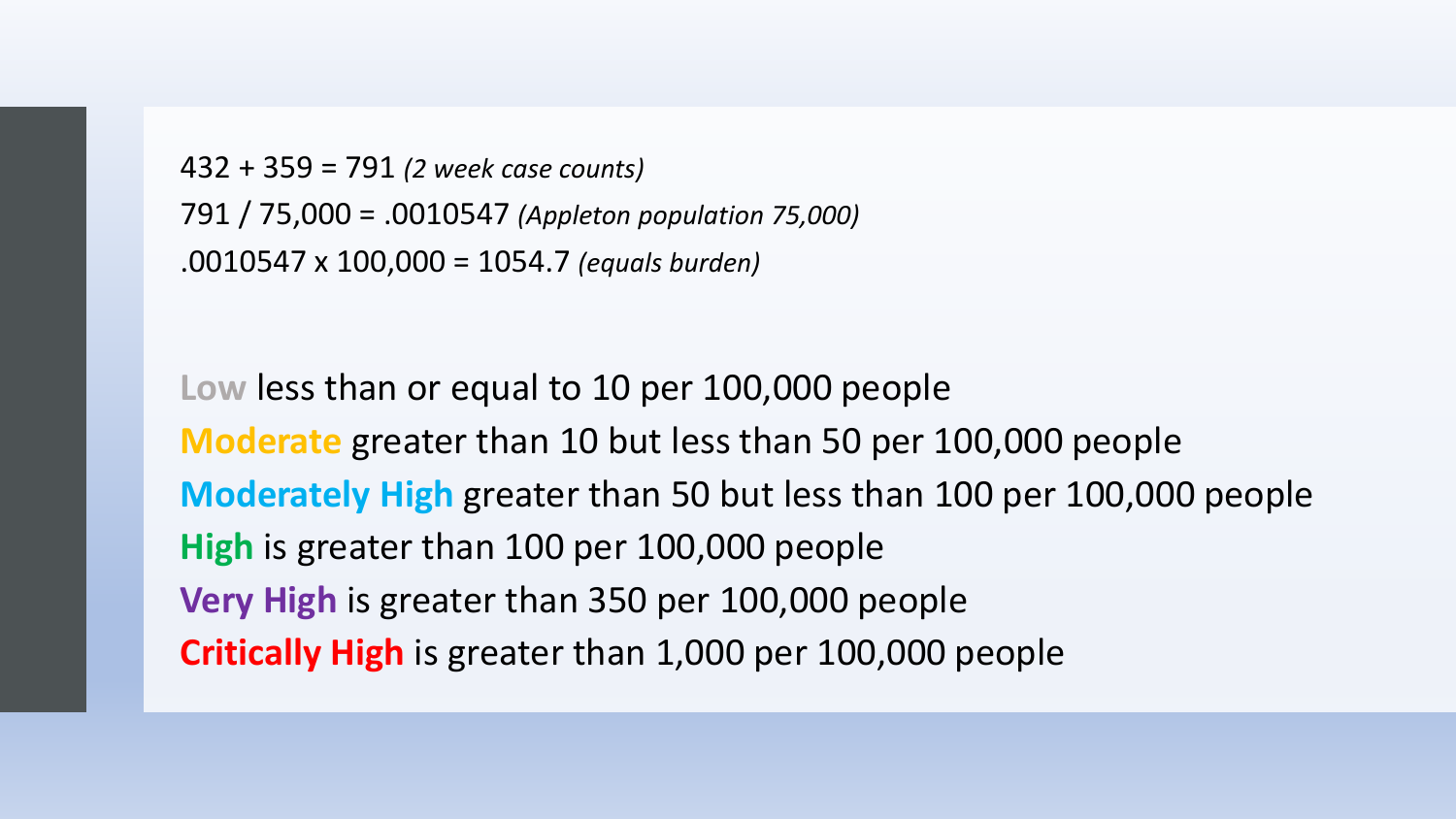

Rate per 100,000 Population, Risk Level Assessments per WDHS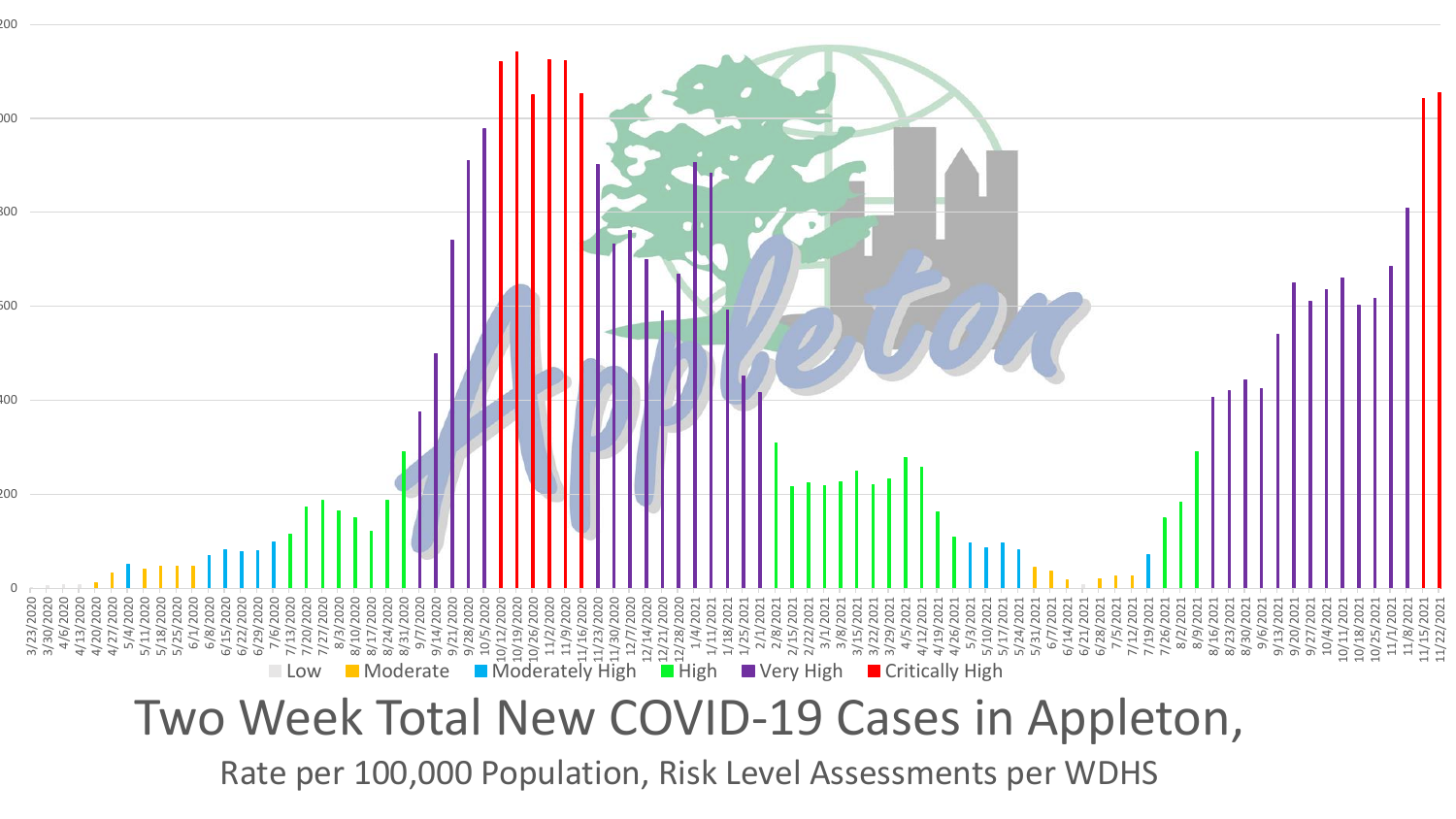**Table 1.** Two indicators being based on confirmed cases: Burden and Trajectory. A third indicator maps Burden and Trajectory indicators into one composite indicator.

| <b>Indicator</b>                            | <b>Definition</b>                                                                     | <b>Classes</b>            |                                   |                                 |                       |
|---------------------------------------------|---------------------------------------------------------------------------------------|---------------------------|-----------------------------------|---------------------------------|-----------------------|
| <b>Burden</b>                               | Total number of cases per 100,000<br>in the last two weeks (                          | Low                       | $B \leq 10$                       |                                 |                       |
|                                             | $\boldsymbol{B}$                                                                      | Moderate                  | $10 < B \le 50$                   |                                 |                       |
|                                             |                                                                                       | Moderately High           | $50 < B \le 100$                  |                                 |                       |
|                                             |                                                                                       | High                      | $100 < B \leq 350$                |                                 |                       |
|                                             |                                                                                       | Very High                 | $350 < B \le 1000$                |                                 |                       |
|                                             |                                                                                       | <b>Critcally High</b>     | 1000 < B                          |                                 |                       |
| Trajectory                                  | Percent change in the last two<br>weeks (<br>$T$ ), p-value from a test against       | Shrinking                 | $T \le -10\%$<br>and<br>p < 0.025 |                                 |                       |
|                                             | $T=0(p)$                                                                              | Growing                   | $10\% \leq T$<br>and<br>p < 0.025 |                                 |                       |
|                                             |                                                                                       | Not changing (No<br>Call) | Otherwise                         |                                 |                       |
| Case status<br>of burden and<br>trajectory) | indicator(Composite Summary concern based on Burden<br>and Trajectory classifications |                           | Shrinking No Call                 |                                 | Growing               |
|                                             |                                                                                       | Low                       | Low                               | Low                             | <b>Medium</b>         |
|                                             |                                                                                       | Moderate                  | <b>Medium</b>                     | Medium                          | <b>High</b>           |
|                                             |                                                                                       | Moderately High           | Medium                            | <b>High</b>                     | <b>High</b>           |
|                                             |                                                                                       | High                      | <b>High</b>                       | <b>High</b>                     | <b>High</b>           |
|                                             |                                                                                       | Very High                 | Very<br><b>High</b>               | Very<br><b>High</b>             | <b>Very High</b>      |
|                                             |                                                                                       | <b>Critically High</b>    | Critcally<br><b>High</b>          | <b>Critcally</b><br><b>High</b> | <b>Critcally High</b> |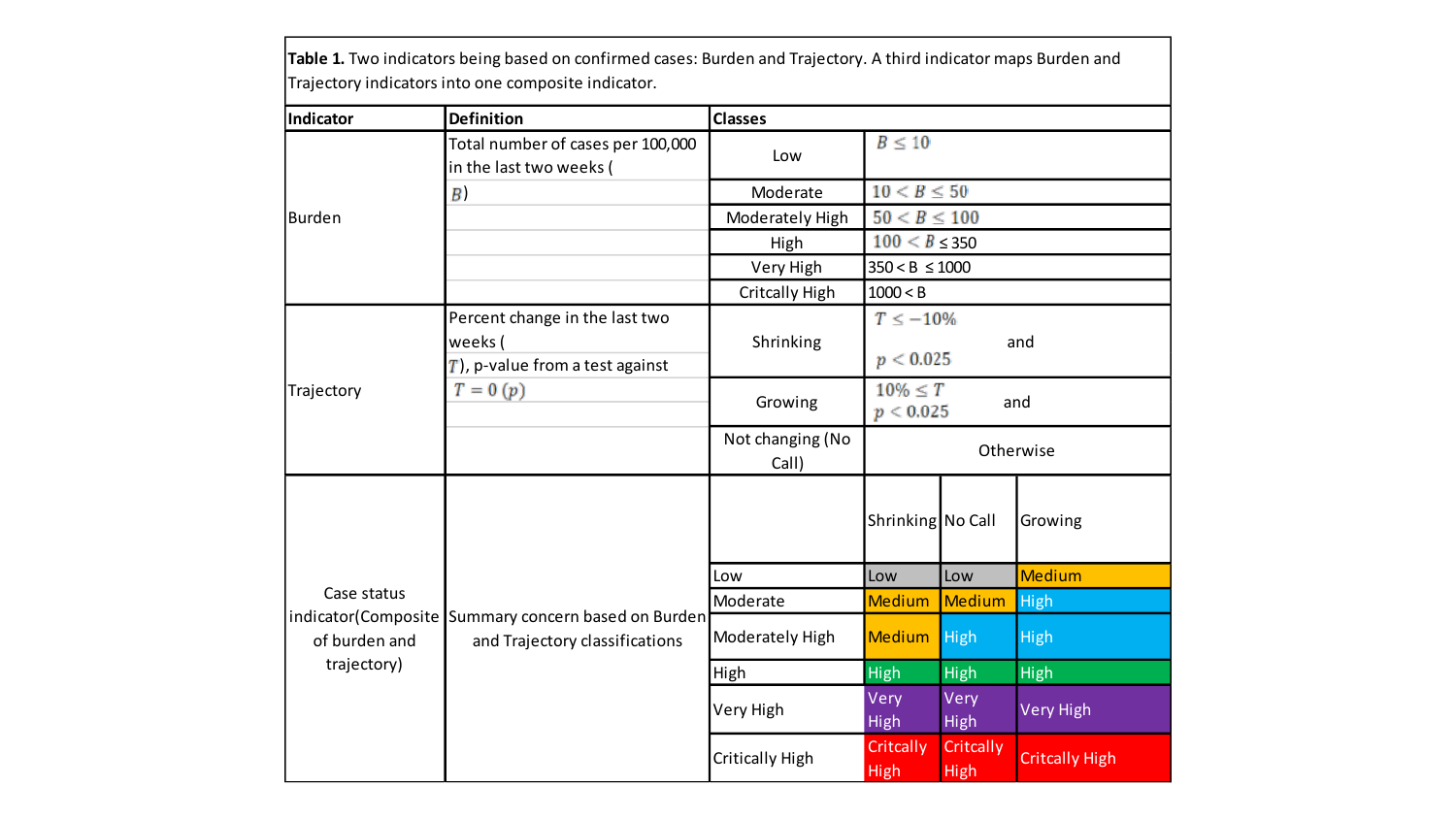

https://covid-19-appleton.hub.arcgis.com/